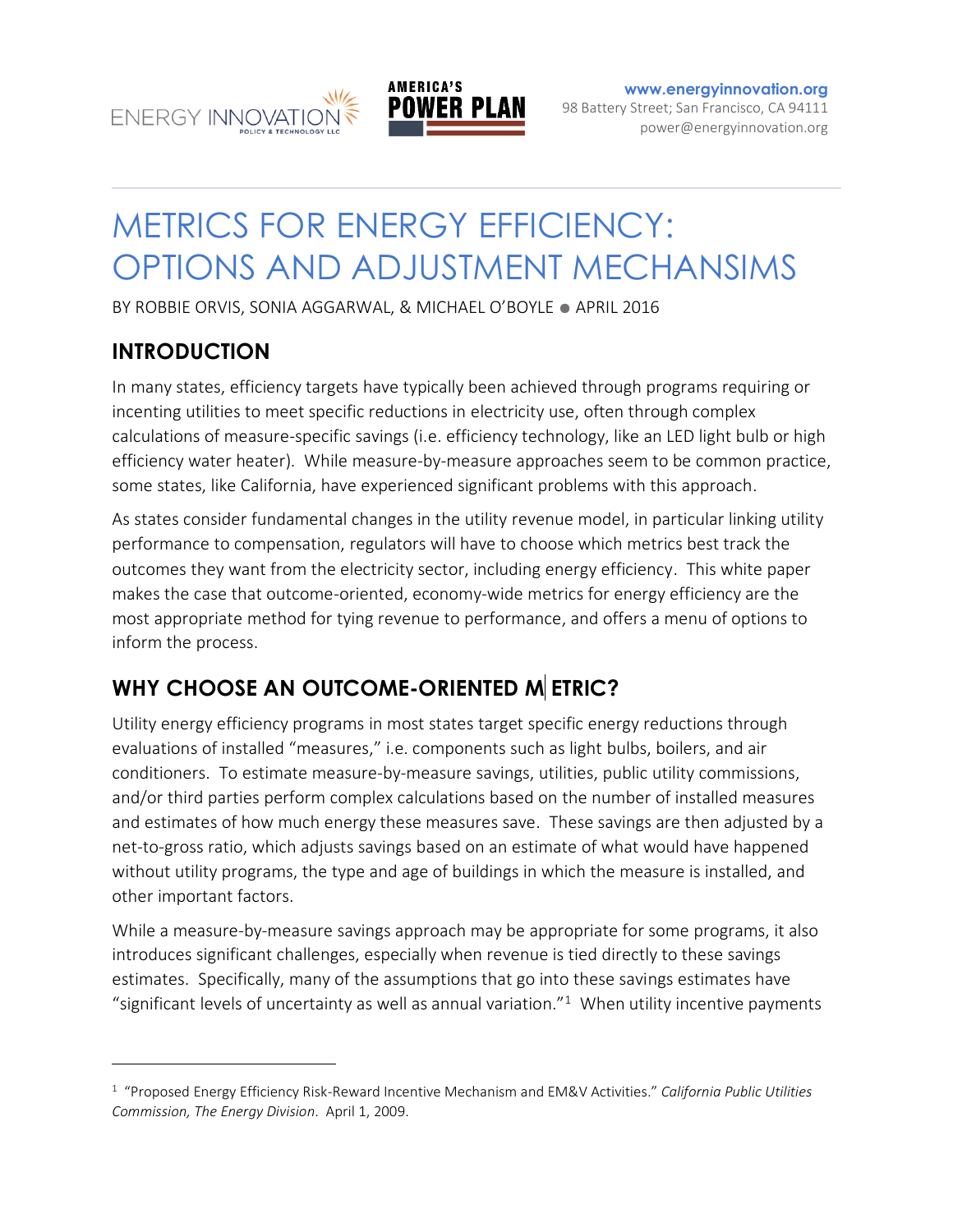are based on calculations with highly uncertain assumptions there is bound to be regulatory conflict. One such example is the Risk-Reward Incentive Mechanism in California, where disagreements over the assumptions underlying savings estimates led to a failure of the program. 2

As policymakers and regulators look to implement new efficiency incentive programs or improve existing programs, it is useful to consider alternatives to the traditional measure-by-measure savings approach.

A better alternative to a measure-by-measure estimation approach is an outcome-oriented metric, for example, total sales or kilowatt-hours (kWh) per customer. Outcome-oriented metrics look holistically at a utility's performance as reflected in the achievement of reduced energy consumption. As opposed to backward-looking accounting-based measurement, outcome-oriented metrics better reflect whether a utility has achieved the outcome or goal for system-wide efficiency set by regulators and enable utilities greater freedom in how they choose to pursue those outcomes.

Outcome-oriented metrics, if well-designed, may provide several benefits over traditional measure-by-measure programs. First, program performance may be significantly easier to monitor relative to measure-by-measure programs. For example, tracking a utility's total sales, or its sales per customer, is much more straightforward and transparent than requiring the utility to track installations and calculate savings for each of these installations. Second, outcomeoriented metrics can be more easily tied to state goals—for example, greenhouse gas targets than measure-by-measure programs, which often rely on studies of potential rather than policy goals. Third, the administrative burden can be substantially reduced if commissions rely on an outcome-oriented metric rather than requiring detailed measure-by-measure analysis to determine utility performance.<sup>3</sup>

# **IMPORTANT CONSIDERATIONS FOR OUTCOME-ORIENTED METRICS**

There are several important criteria to consider when developing outcome-oriented metrics. The following principles should guide regulators and utilities considering measuring performance that is tied to outcomes:

1. Tie metrics to broad policy targets

<sup>&</sup>lt;sup>2</sup> See: Orvis, R., "Lessons for Designing Counterfactuals in Earnings Incentive Mechanisms: California as a Case Study," *Energy Innovation LLC.* February, 2015.

<sup>&</sup>lt;sup>3</sup> California's experience with the RRIM and measure-by-measure estimates demonstrates that overly burdensome evaluation, measurement, and verification (EM&V) can be very costly. In terms of budgeting, for the 2006-2008 program cycle, the CPUC authorized \$163 million in spending for evaluation, measurement, and verification (EM&V). The EM&V funding amounted to 7.6 percent of funding for the state's whole efficiency portfolio spending, which, relative to a U.S. average of 3 percent, is extraordinarily high—two to three times greater than other states. See: "2014 State of the Efficiency Program Industry: Budgets, Expenditures, and Impacts" *Consortium for Energy Efficiency*. May 1, 2015.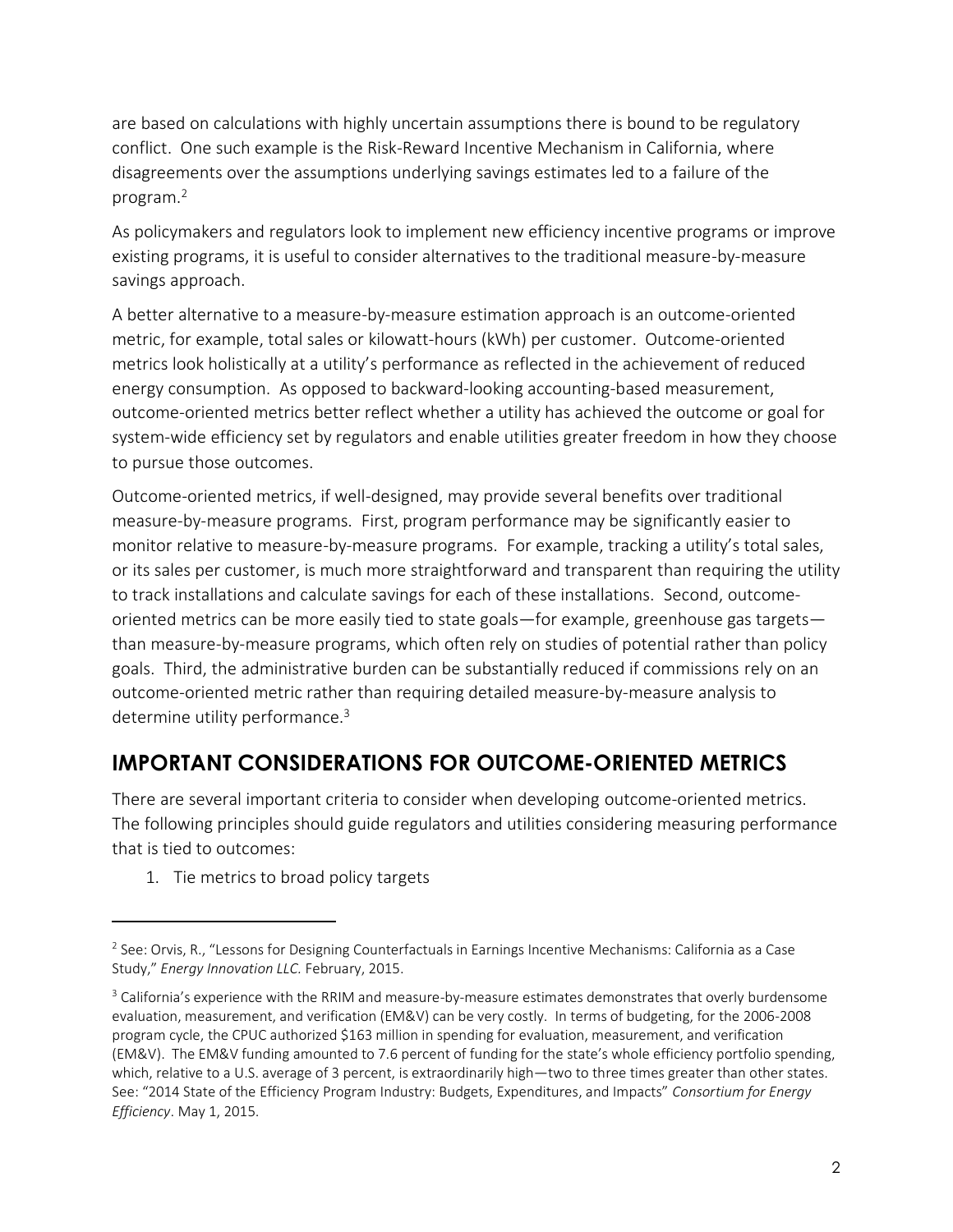- 2. Minimize the need for ex post adjustment mechanisms
- 3. Maximize transparency and predictability of adjustment mechanisms, if needed

## **TIE METRICS TO BROAD POLICY TARGETS**

One of the advantages of using outcome-oriented metrics is the ability to directly tie the metrics to broader policy goals. For example, as discussed above, measure-by-measure efficiency programs often estimate savings goals based on studies of market potential, rather than on policy targets. Studies of future potential often take a bottom-up approach, which can underestimate achievable or economic efficiency savings.<sup>4</sup> Conversely, outcome-oriented metrics tied to statewide targets can push utilities to think creatively about how to meet those targets rather than being limited to the measures determined in studies.

Similarly, targets can be logically related to one another to collectively drive towards several consonant policy goals. For example, a  $CO<sub>2</sub>$  per MWh standard for generation could be combined with a kWh per capita standard for efficiency. Together, they form a  $CO<sub>2</sub>$  per capita value, which can be tied to overall policy-driven greenhouse gas targets.<sup>5</sup>

#### **MINIMIZE THE NEED FOR ADJUSTMENT MECHANISMS**

Adjustment mechanisms are formulas or methods to account for exceptional events beyond utilities' control that materially affect performance on a given metric. Adjustment mechanisms are typically used when their absence would result in arbitrary performance evaluations, for example, record heat causing a sustained spike in demand.

Taking these concerns into account, metrics should be designed with the goal of minimizing the need for adjustment mechanisms. Minimizing adjustment allows metrics to target decisions and outcomes that are primarily under the utility's control. However, outcome-oriented metrics are likely to require some form of adjustment because at least some part of the metric is very likely to be influenced by events far outside the utility's control. For example, weather, the economy, and population growth are all factors that can affect outcomes. As discussed later below, there are ways to simplify the adjustment process when adjustment is necessary.

A large degree of conflict can be avoided if metrics can be streamlined with minimal need for adjustment. Adjustment can be built into metrics. For example, certain metrics such as kWh per unit of GDP, kWh per customer, or  $CO<sub>2</sub>$  per customer account for population or economic changes within the metric itself. Metrics can also be running averages (e.g. three to five years) to account for annual variations in weather or economic trends. The less adjustment takes place after measurement, the smaller the disagreements between adversarial parties, and the greater the regulatory efficiency.

<sup>4</sup> See Orvis et al., "Accelerating Carbon Reductions from California's Electricity Sector (p. 19-20)." *Energy Innovation LLC.* March 2015. (http://energyinnovation.org/wp-content/uploads/2015/03/2015\_CA\_ElectricityPolicy\_FINAL.pdf)

<sup>&</sup>lt;sup>5</sup> Ibid.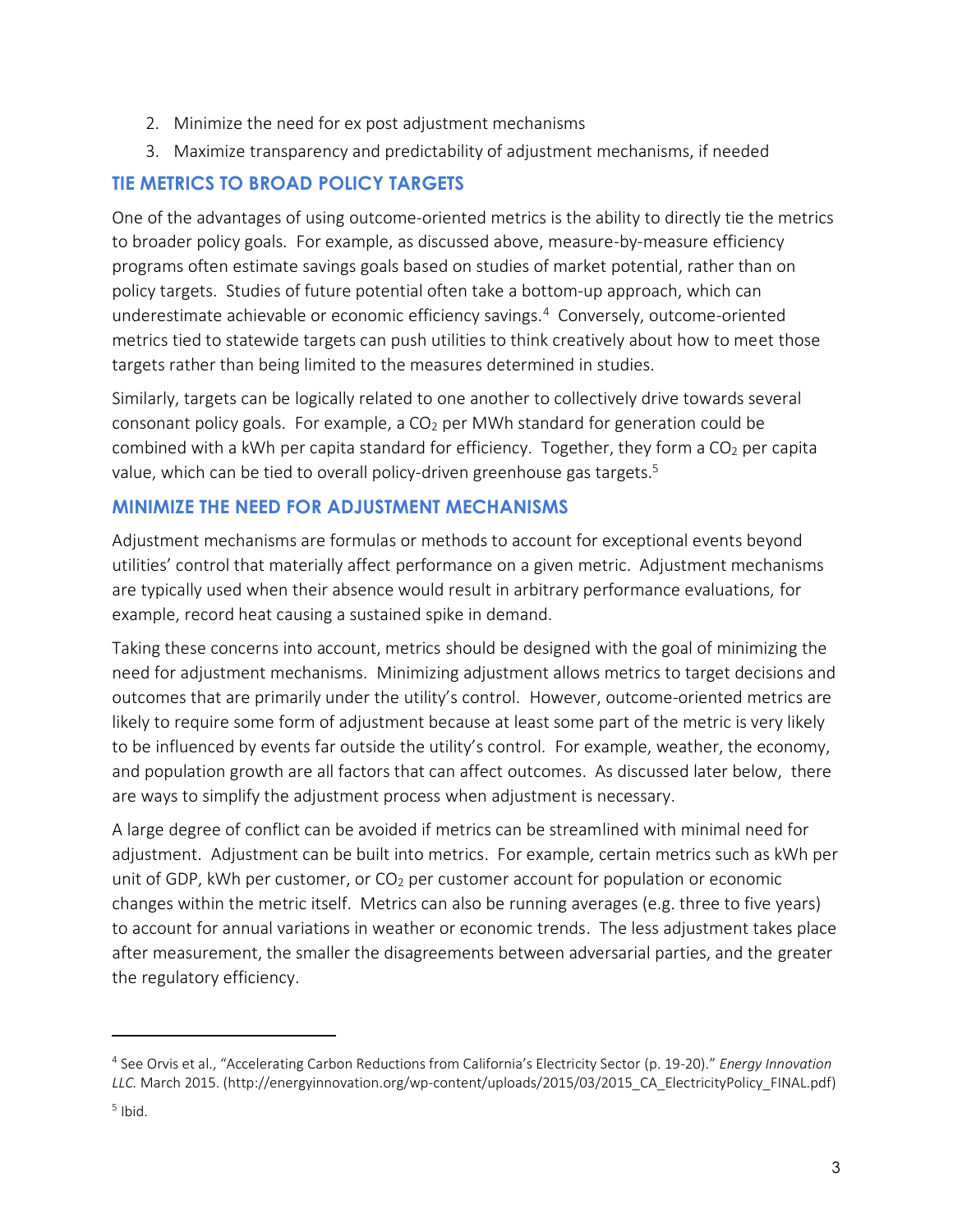#### **MAXIMIZE TRANSPARENCY AND PREDICTABILITY OF ADJUSTMENT MECHANISMS**

To the extent that adjustment mechanisms are required, efforts should be taken to maximize the transparency of these mechanisms and to set clear rules ahead of time for how these mechanisms will be used, so that there is less room for an ex post dispute. <sup>6</sup> For example, agreeing on data sources ahead of time and relying on indisputable data like the number of customers, officially published weather data, or officially published economic data, is bound to be less contentious than relying on empirical or counterfactual studies over which there is a high potential for disagreement (for example, estimates of free-ridership).

When revenue is at stake, the utility and regulators have adverse incentives for adjustment. Even in cases where assumptions may be relatively straightforward, utilities are likely to challenge the adjustment if doing so may result a significant increase in revenue.

At the same time, regulators will tend to revise the adjustment if the financial incentive doesn't comport with their expectations. To avoid potential disputes, adjustment mechanisms should adjust utility metrics based on independently verified data, and not present an opportunity to reevaluate the metric itself.

# **POTENTIAL OUTCOME-ORIENTED METRICS**

There are many outcome-oriented metrics that can be used to track energy efficiency, ranging from high-level (e.g. total kWh sales) to very nuanced (e.g. kWh per ton cement clinker production). Outcome-oriented metrics generally fall into two categories: energy intensity metrics and energy consumption metrics. Intensity metrics measure the energy use on a per unit level, for example, per capita, per customer, or per household. Consumption metrics measure overall energy use, for example, energy sales or percent overall improvement.

The table below introduces seven options for outcome-oriented metrics that may serve as a starting point for tracking utility energy efficiency, each of which may be tailored to more specific circumstances.

| <b>Metric</b>    | Type      | Description                                                                                                                        |
|------------------|-----------|------------------------------------------------------------------------------------------------------------------------------------|
| kWh per capita   | Intensity | Measure energy use per person based on retail sales<br>and estimates/projections of a utility territory's<br>population.           |
| kWh per customer | Intensity | Measure energy use per customer (i.e. meter) based<br>on retail sales and a count of meters/customers in a<br>utility's territory. |

|  | Table 1: Seven Options for Outcome-Oriented Metrics for Energy Efficiency |  |  |
|--|---------------------------------------------------------------------------|--|--|

<sup>&</sup>lt;sup>6</sup> See, e.g., R. Orvis memo on Counterfactuals, note 2 above.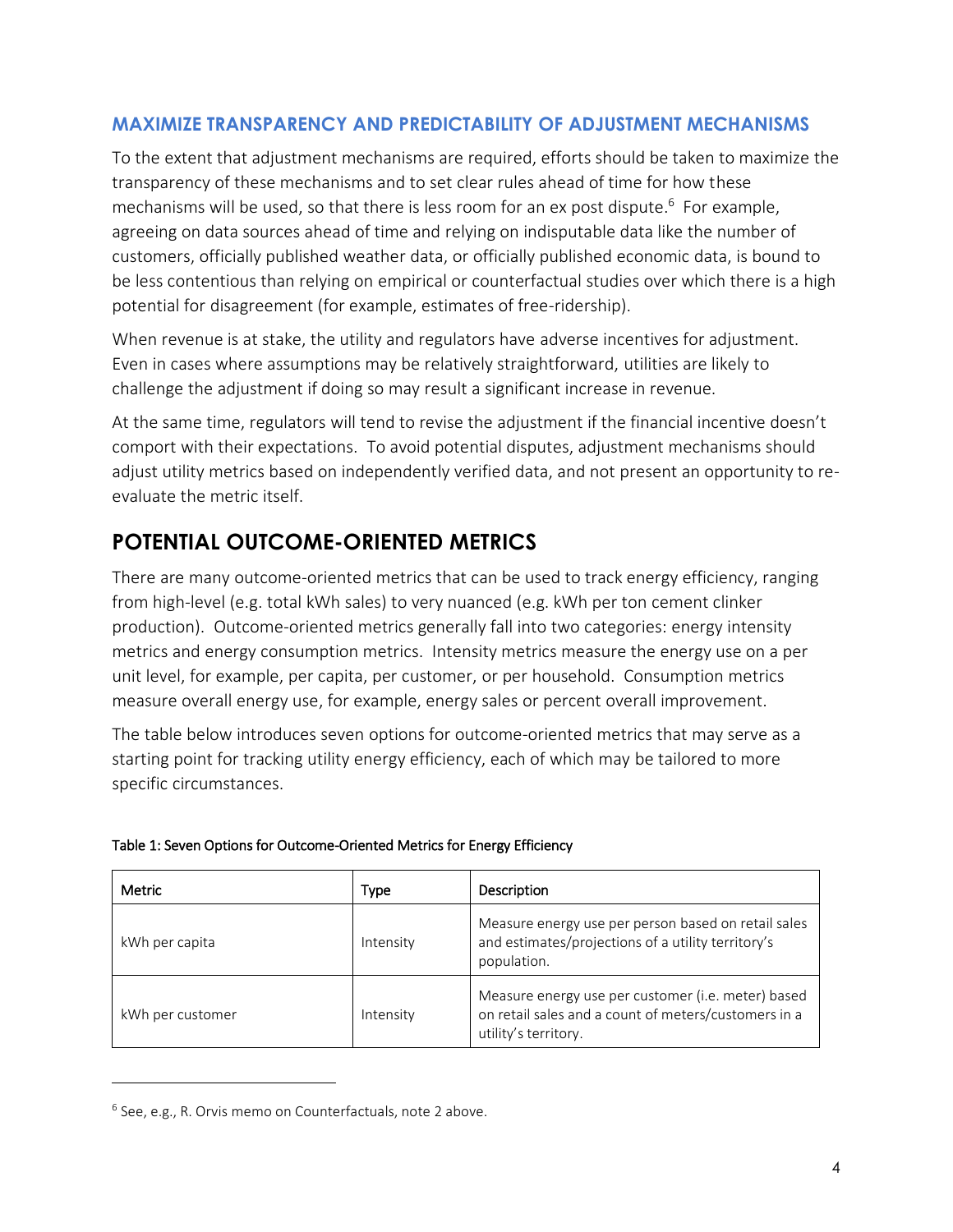| kWh per household                                              | Intensity   | For residential sector: Measure energy use per<br>household based on retail sales and an estimate of<br>the number of households in a utility's territory                                   |
|----------------------------------------------------------------|-------------|---------------------------------------------------------------------------------------------------------------------------------------------------------------------------------------------|
| kWh per square foot                                            | Intensity   | For commercial sector: Measure energy per square<br>foot (or other unit area) based on retail sales and an<br>estimate of square footage of building space within a<br>utility's territory. |
| kWh per \$ GDP                                                 | Intensity   | Measure energy use per dollar GDP based on retail<br>sales and estimate of GDP within a utility's service<br>territory.                                                                     |
| Total sales (kWh)                                              | Consumption | Measure total retail sales by a utility.                                                                                                                                                    |
| Annual percent improvement from<br>start year or baseline year | Consumption | Track the annual percent reduction in sales by a<br>utility. Note: this is intended to imply a real-world<br>measurement, not a reduction from a<br>counterfactual.                         |

## **ADJUSTMENT MECHANISMS**

Outcome-oriented metrics and targets are likely to need adjustment to account for effects outside of the utility's control, especially if a significant amount of revenue is tied to performance. Weather, the economy, and changes in the number of customers or persons within a utility territory are likely to be the largest sources of exogenous effects on metrics and will likely require adjustment mechanisms. This section examines best practices from other regions that show what is possible, but it is also important to keep in mind that many of these adjustments can be avoided or minimized by using the right metric.

## **ADJUSTING FOR WEATHER**

 $\overline{a}$ 

A good deal of experience with adjusting utility revenue for weather has been achieved through decoupling programs across the U.S., though these adjustment programs have primarily focused on natural gas utilities. As of 2013, 14 utilities had gas decoupling with weather adjustment mechanisms.<sup>7</sup> It is worth noting that the majority of *electricity* decoupling programs do not adjust for weather. This likely reflects the fact that weather fluctuations often affect natural gas use more than electricity use, as well as a desire on the part of regulators to keep the risk of weather on utilities rather than shifting this risk to customers. But if regulators add a symmetrical performance incentive and penalty, additional risk is shifted to the utility and it may be prudent to remove exogenous effects in order to engender confidence on the part of the utility that its decisions and investments will directly impact the performance metric.

 $^7$  Pamela Morgan. "A Decade of Decoupling for US Energy Utilities: Rate Impacts, Designs, and Observations (p. 12)" *Graceful Systems LLC*. February 2013.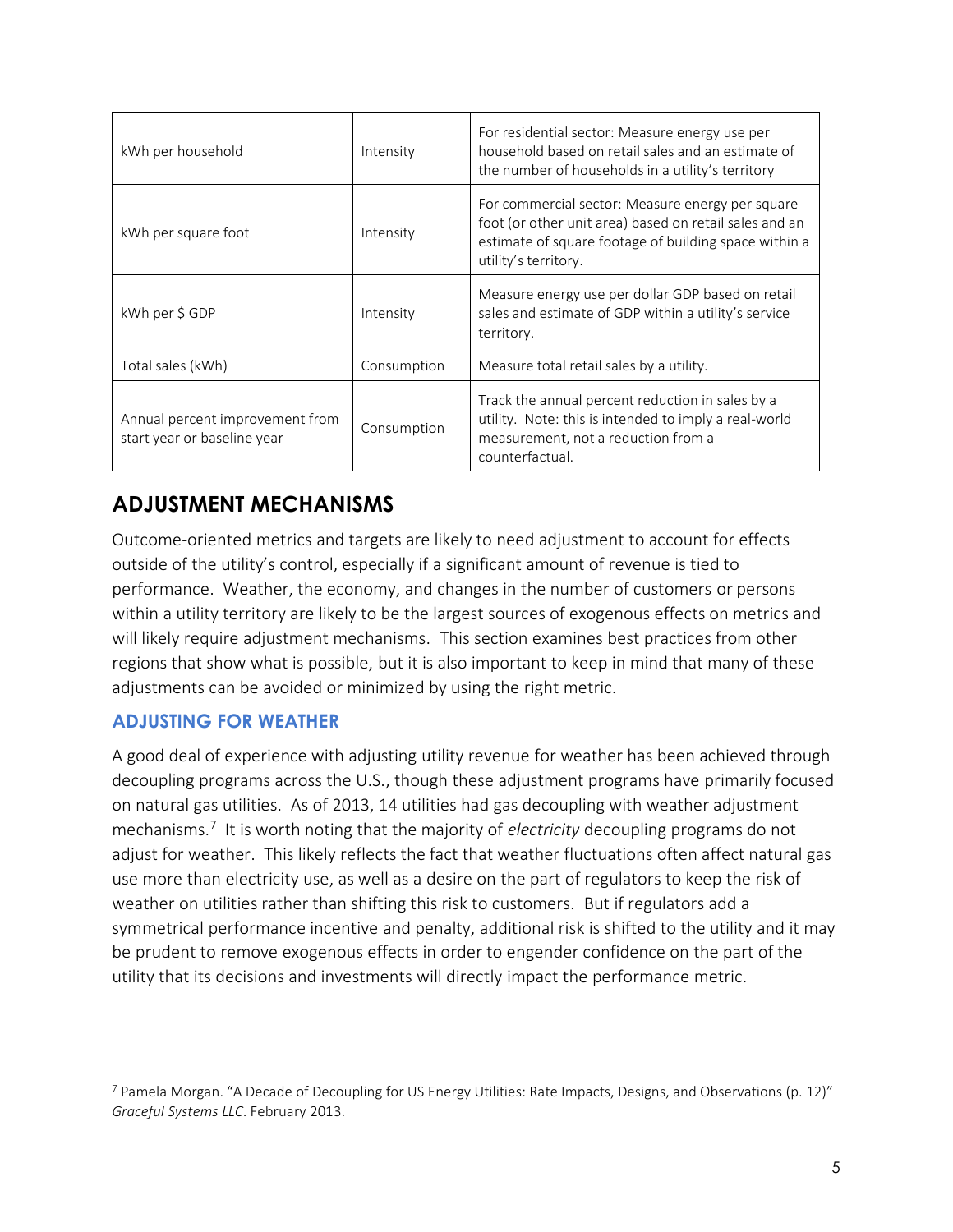Natural gas weather normalization provides a useful starting point for evaluating weather normalization approaches as many utilities calibrate revenue adjustments based on observed weather data.

One relevant example is Southwest Gas (SWG) in Arizona. SWG uses a two-part mechanism to determine adjustments to the recovery of fixed costs on customer bills;<sup>8</sup> the first component adjusts volume based on weather deviations from historical temperatures, and the second component adjusts volume based on changes in customer behavior. SWG uses the lower of the two components to normalize sales against weather.

The first approach is a "billing cycle analysis volume adjustment." SWG takes the difference in actual (observed) heating degree days (HDDs)<sup>9</sup> and normal (a typical year) HDDs to estimate the increased number of days of heating use in a billing cycle. Next, SWG determines the average use per HDD per customer based on a customer's metered use (less the base amount) and the number of HDDs in a billing cycle. When multiplied together, this results in a consumption adjustment that is applied to customer bills for collection of fixed charges.<sup>10</sup>

The second approach is a "multi-season analysis volume adjustment," which uses data from the previous 24 months to develop average monthly values and adjust again based on HDDs using a model. Under this approach SWG uses a regression model to compare a customer's historical monthly use to actual weather in each billing cycle and then to adjust this amount by the observed variance around use per HDD for the current. The advantage of this approach is that it accounts for the variability of a customer's use on average, as opposed to the previous approach, which does not account for variation in customer behavior.

By using these approaches in combination, these programs not only keep utilities from overrecovering during demand drops due to weather, but also protect them from downside risk of energy efficiency investments. This "limited" or "partial" decoupling is a way of compensating utilities for efficiency investments while not "compensating" them for weather.<sup>11</sup>

<sup>8</sup> "Decoupling and Energy Efficiency Enabling Provision (EEP)." *Southwest Gas Corporation.*  (www.swgas.com/en/decoupling-and-eep).

<sup>&</sup>lt;sup>9</sup> Heating and cooling degree days are defined as the difference between the average daily temperature and threshold temperature for heating and cooling. NOAA uses a threshold of 65 for both heating and cooling. See: [http://www.cpc.ncep.noaa.gov/products/analysis\\_monitoring/cdus/degree\\_days/ddayexp.shtml](http://www.cpc.ncep.noaa.gov/products/analysis_monitoring/cdus/degree_days/ddayexp.shtml) for more information.

 $10$  E.g., there are 25 HDDs in December relative to a "normal" of 20 HDDs. Over those 25 HDDs a customer used 50 Therms, or 2 Therms/HDD. Since the revenue recovery for fixed costs is a *rate* based on an estimated 20 HDDs, the customer is now overpaying the utility. The total recovery for fixed costs is adjusted to be based on 20 HDD \* 2 Therms/HDD = 40 Therms, multiplied by the fixed cost recovery rate.

 $11$  Other utilities use similar approaches of calibrating energy use based on heating and cooling degree days. See for example: [http://www.centerpointenergy.com/en-](http://www.centerpointenergy.com/en-us/Corp/Documents/Minnesota%20Rates%20and%20Rights/Section5-ConservationEnablingRider.pdf)

[us/Corp/Documents/Minnesota%20Rates%20and%20Rights//Section5-ConservationEnablingRider.pdf.](http://www.centerpointenergy.com/en-us/Corp/Documents/Minnesota%20Rates%20and%20Rights/Section5-ConservationEnablingRider.pdf)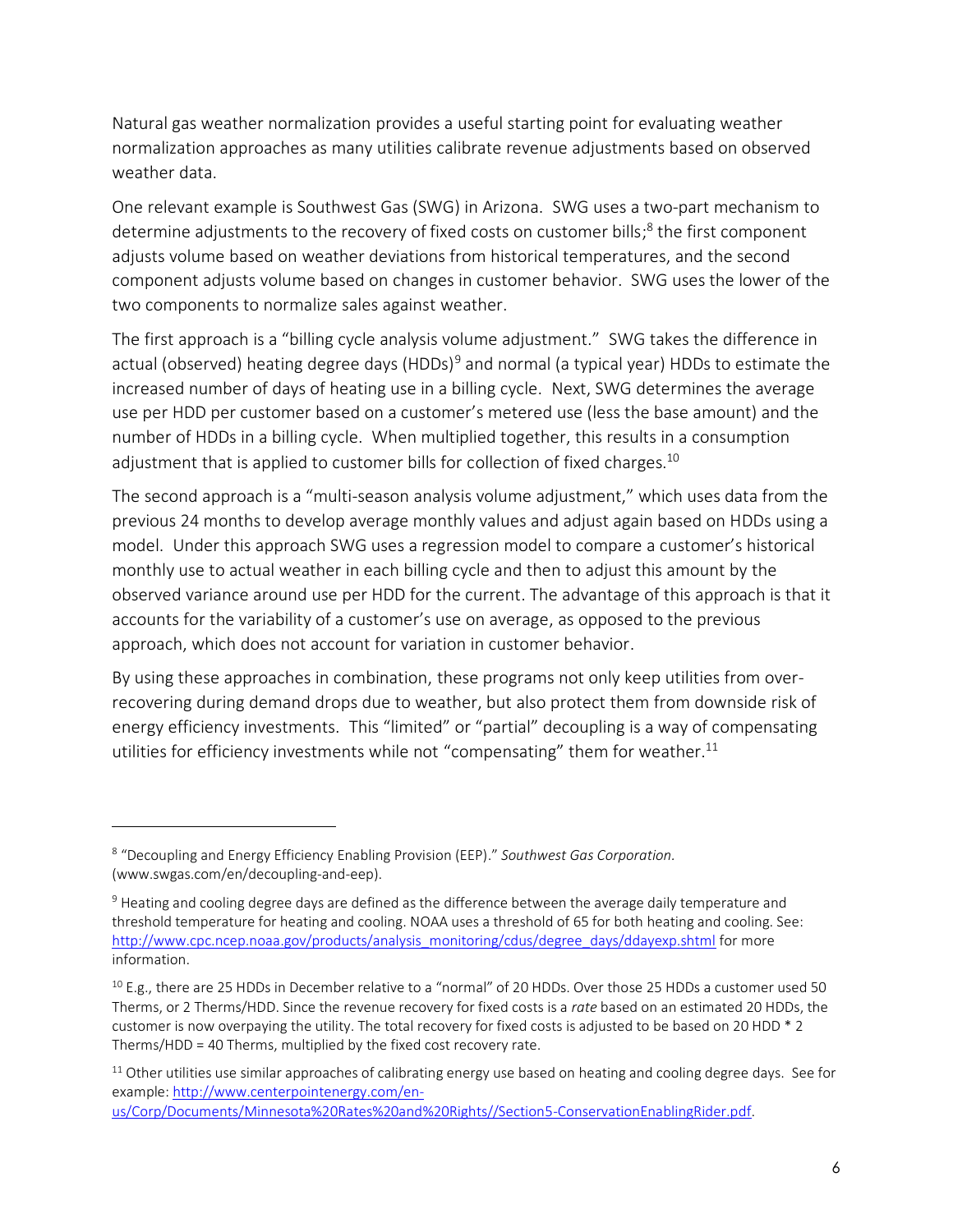For the purposes of calibrating an energy efficiency metric for electric utilities, regulators should consider a two-step approach. First, a study should be conducted evaluating the extent to which weather (heating and cooling degree days) affects energy use. Air conditioning use in the summer is likely to be correlated with cooling degree days. To the extent that customers use electric heating during the winter, electricity use may be correlated with heating degree days. The same lessons could be applied to winter and summer peak reduction targets as well.

States that experience a significant amount of load variation due to weather should move forward with the second step of developing adjustment mechanisms using the examples above as a starting point. Adjustments could be made by customer class to increase the likelihood of finding a statistically significant relationship between weather and load (i.e. customer classes are also likely a significant determinant of load variability, so accounting for this is important).

During this early stage of tying compensation to utility performance, regulators might also consider starting with measuring multiple metrics to understand which best account for weather-based variability and obviate the need for adjustment.

## **ADJUSTING FOR THE ECONOMY**

Economic factors can play an important role in utility sales, and may need to be accounted for in an outcome-oriented utility metric. The most straightforward indicator which can explain some variation is GDP. The best places to find information relating GDP to electricity consumption are in a utility's integrated resource plan (IRP) or its rate case.

The rate-making process requires utilities to develop an estimate of forecast load in order to apportion its revenue requirement to customers and develop rates. In developing load estimates, utilities should (and most already do) include estimates of the effect of GDP on electricity use. Similarly, utilities may develop multiple scenarios that make different assumptions about economic growth. For example, in its 2015 IRP, Idaho Power developed a low, expected, and high load growth rate reflecting different assumptions about economic and demographic conditions.<sup>12</sup> Consolidated Edison provided similar low, medium, and high scenarios for gross energy and peak demand growth in its 2010 Long Range Plan.<sup>13</sup> Regulators could use similar information from utility resource plans and rate cases to adjust a metric based on fluctuations in GDP.

#### **ADJUSTING FOR POPULATION**

 $\overline{a}$ 

Utilities may be concerned about adjusting a metric based on the number of customers in a utility's service territory. There are a couple of ways to approach this issue. First, intensity

<sup>12</sup> "Integrated Resource Plan 2015: Appendix A Sales and Load Forecast." *Idaho Power Company*. June 2015.

<sup>13</sup>"Electric System Long Range Lan: Appendix A, Demand and Energy Forecasts (p. 5-27)." *Consolidated Edison.* 2010 (http://www.coned.com/publicissues/PDF/ESLRP%20Appendices%20December%202010%20Final.pdf).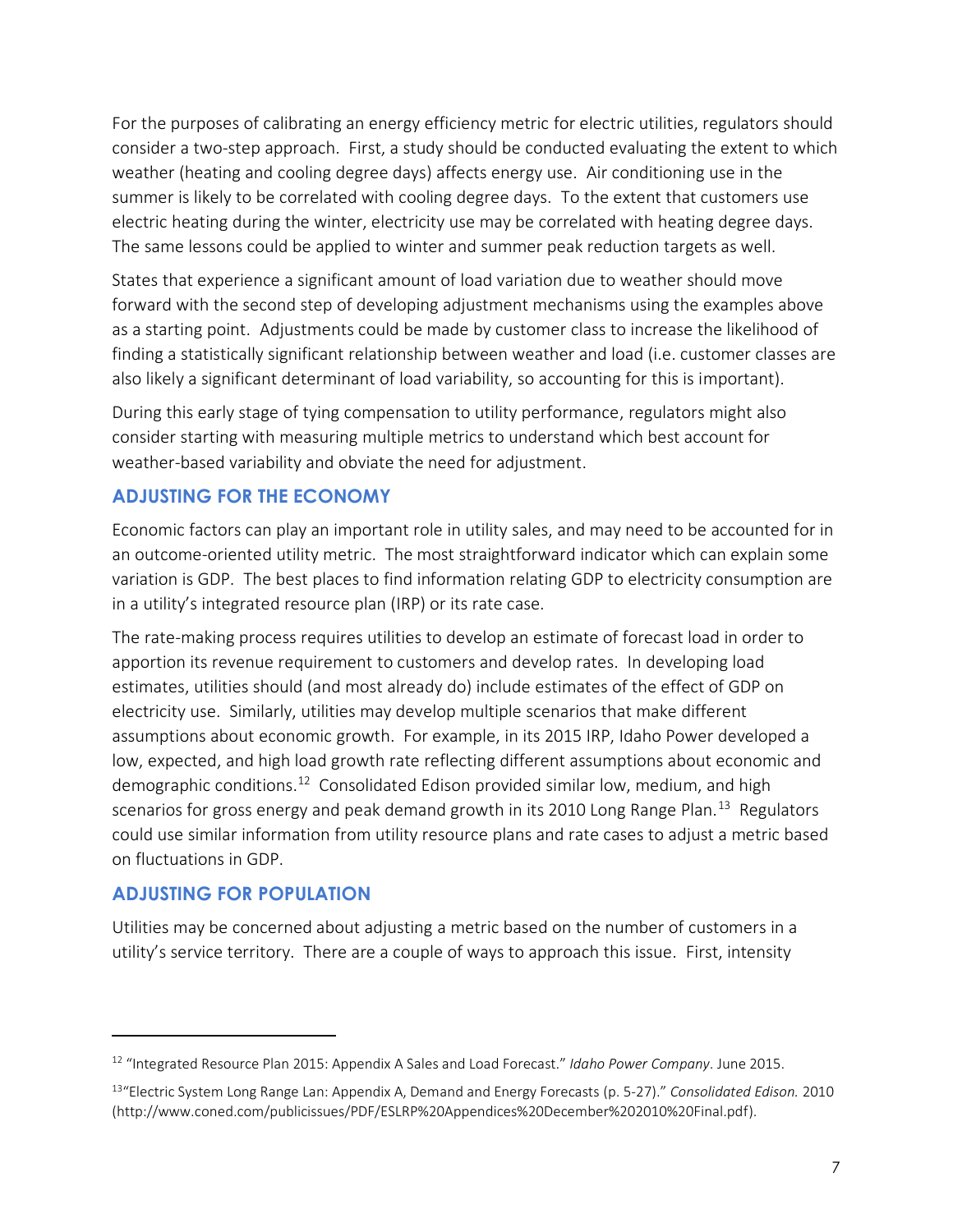metrics can avoid this issue altogether. For example, a kWh per customer standard accounts for the number of customers in the standard itself, which gets around this issue.

Another option is to "freeze" the customer base whose meters were used in determining the metric (which assumes projected load growth), and track this cohort over time to determine the value of the metric. With the denominator fixed, utility performance on efficiency is the only lever for meeting the target. This ensures that there is no disincentive to acquire new customers, particularly large industrial or commercial users that bring jobs to communities, but still fairly tracks utility performance in the service territory.

#### **ADJUSTING FOR ATTRIBUTION**

 $\overline{a}$ 

Many efficiency programs focus heavily on the "attribution problem," or determining what proportion of installed measures and/or savings are due exclusively to the utility's intervention and what proportion are due to exogenous factors. While it is important not to overcompensate the utility, especially for actions it doesn't actually take, too much focus on the attribution problem can distract the regulatory process from actually achieving energy savings. In California, arguments over the net-to-gross ratio—the variable used to address attribution—became a focus of the shareholder incentive mechanism that inhibited the ability of the program to drive energy savings. Furthermore, attribution calculations are inherently prone to conflict because they rely to a large degree on highly uncertain parameters.<sup>14</sup> Finally, attribution parameters tend to differ significantly across different efficiency measures, and developing a utility-wide attribution estimate may prove very difficult.

An important consideration when sizing a utility incentive is the amount of risk involved in making investment decisions with uncertain awards. For example, when regulators in California moved to allow bonus payments based on ex ante savings claims as opposed to ex post verification, they lowered the utility's rate of return to reflect the fact that the utility had a lower risk of its award payments deviating from expectations.<sup>15</sup> Other states can address the attribution issue by lowering the incentive award on efficiency; if utilities will get compensated for non-utility investments, then they should earn less of a return on a metric measuring overall reductions.

Regulators may also increase the ambition of a metric to account for non-utility influence when market forces are already driving improved performance. This is especially important for energy efficiency, which has significant uptake regardless of utility programs because of third-party marketers and savvy customers.

 $14$  Orvis, R. "Lessons for Designing Counterfactuals in Earnings Incentive Mechanisms: California as a Case Study" *Energy Innovation LLC.* February 2015.

<sup>15</sup> "Decision Adopting Efficiency Savings and Performance Incentive Mechanism." *California Public Utilities Commission*. 2013.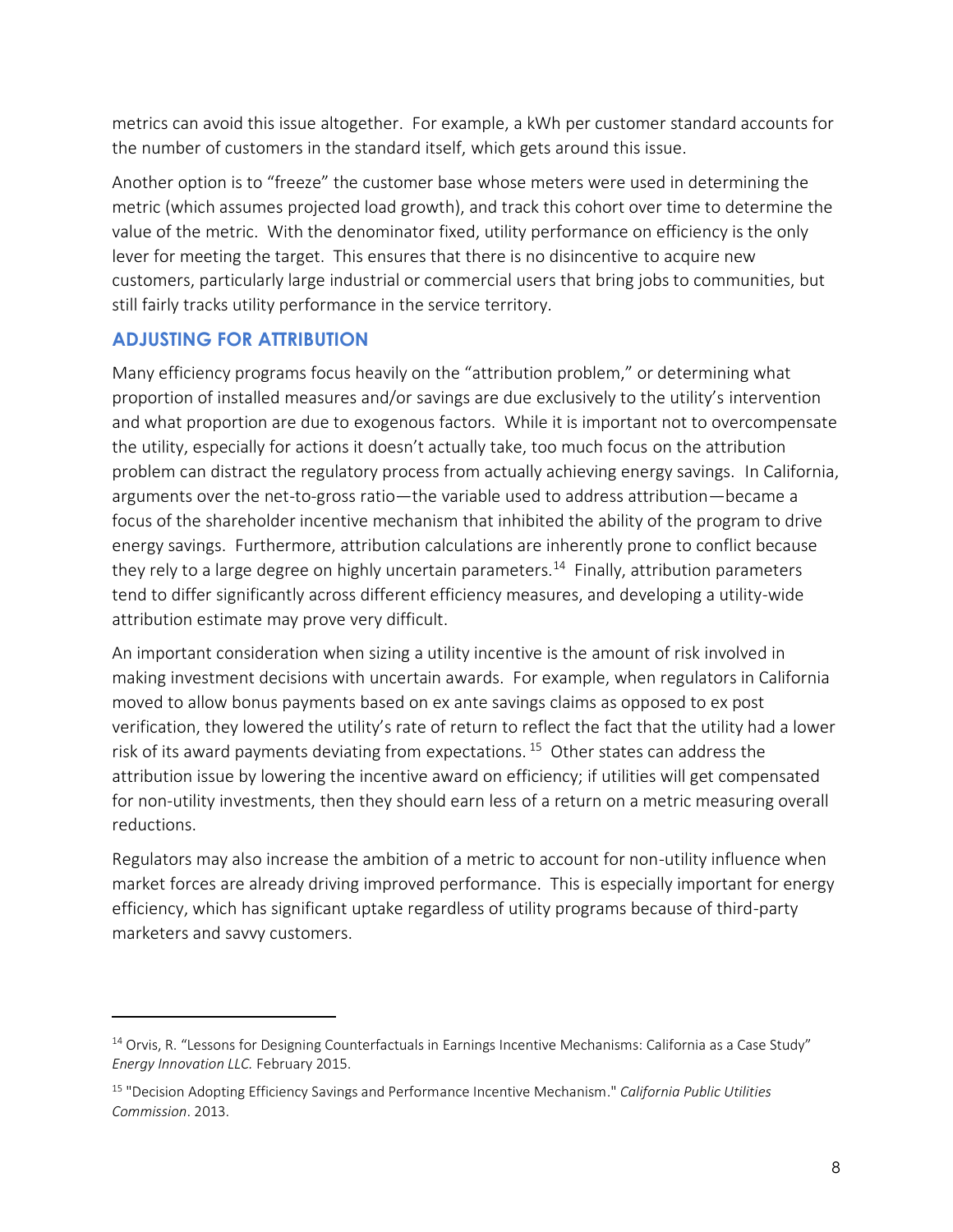Outcome-oriented metrics, by their nature, focus less on attribution than measure-by-measure approaches to energy efficiency. This is preferable for many reasons, but regulators should pay attention to the effect of metric design on where risks are borne between customers and the utility. To the extent utility risk is increased by focusing on outcomes, utility upside should also increase. Likewise, to the extent risks are mitigated, utility upside should be limited.

#### **OTHER OPTIONS**

In addition to the steps mentioned above, there are other simple steps that can be taken to normalize efficiency metrics. One option is to use a running average (e.g. every three years or five years). This way, the metric captures the long-term trend in energy efficiency, but is less susceptible to annual variations and swings in load based on weather, the economy, and other factors.

Another approach is to filter out data at the tail-ends of daily energy use over a given area. For example, in calculating the metric, utility regulators could allow utilities to remove the five or 10 percent of days with the highest and lowest electricity use. This has the effect of eliminating outliers, but still captures the underlying trend and utility performance.

Finally, while regulators should establish targets far enough into the future to provide investment certainty, a periodic review (e.g. once every 3-5 years) of the metric and a bounded (i.e. max/min) adjustment factor can help normalize the target over time.

## **RECOMMENDATIONS FOR UTILITY REGULATORS**

There are many energy efficiency metrics for utilities and regulators to choose from, a few of which are discussed above. Some of these metrics have clear advantages over one another when considering measuring performance and tying it to compensation. The best metrics are those that are easy to measure, require minimal adjustment, and have transparent adjustment mechanisms where adjustment is necessary.

The kWh per customer, total sales, and annual percentage improvement metrics are most likely the easiest metrics to measure and the hardest for the utility to manipulate. The first of these, kWh per customer, is calculated easily by dividing the sales in each customer class by the number of customers in each customer class. This information is readily available as part of the rate case, so this should be a relatively straightforward metric. This metric can be also be normalized by only including consumption from meters present when measurement began. Total sales is the easiest consumption metric to measure, while percentage improvement is also easy as it is simply a function of total sales over multiple years.

Some of the other metrics may prove more challenging to track, but incorporate normalization in the metric. KWh per capita and kWh per household are similar to kWh per customer in that they are naturally normalized for population growth, but require an additional estimate of the number of residents or households *within* a utility's territory. This may be complicated by the fact that utility territories do not tend to overlap cleanly with census measurement areas (e.g.